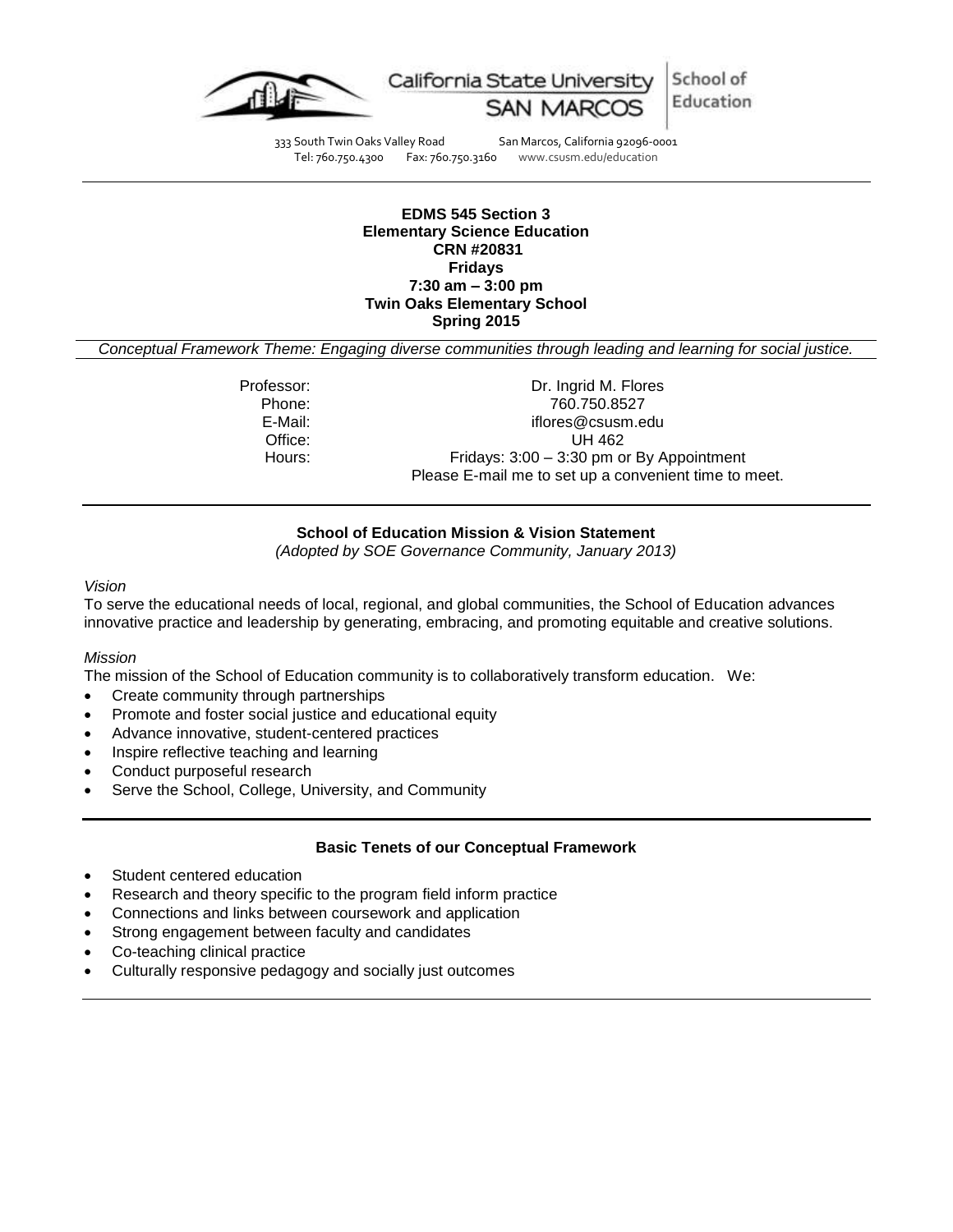# **TABLE OF CONTENTS**

# **COURSE DESCRIPTION**

<span id="page-1-0"></span>Focuses on developing an understanding of theory, methodology, and assessment of second language acquisition in integrated and inclusive elementary classrooms. *Requires participation in the public schools.*

Flores: This course focuses on developing an understanding of theory, methodology, and assessment of science in integrated and inclusive elementary classrooms. This course is aligned with California's SB 2042 Standards and is designed to provide a comprehensive overview of the objectives, skills, concepts, experiments, materials, and methods necessary to teach science to elementary school children. A series of individual and team activities will provide you with first-hand experiences in these areas. This course focuses on instructional methods, techniques, materials, lesson planning, curriculum development, organization and assessment in science. The integration of curricular areas is addressed. Methods of cross-cultural language and academic development will be integrated into the course.

# **Course Prerequisites**

<span id="page-1-2"></span><span id="page-1-1"></span>Admission to the Multiple Subject Credential Program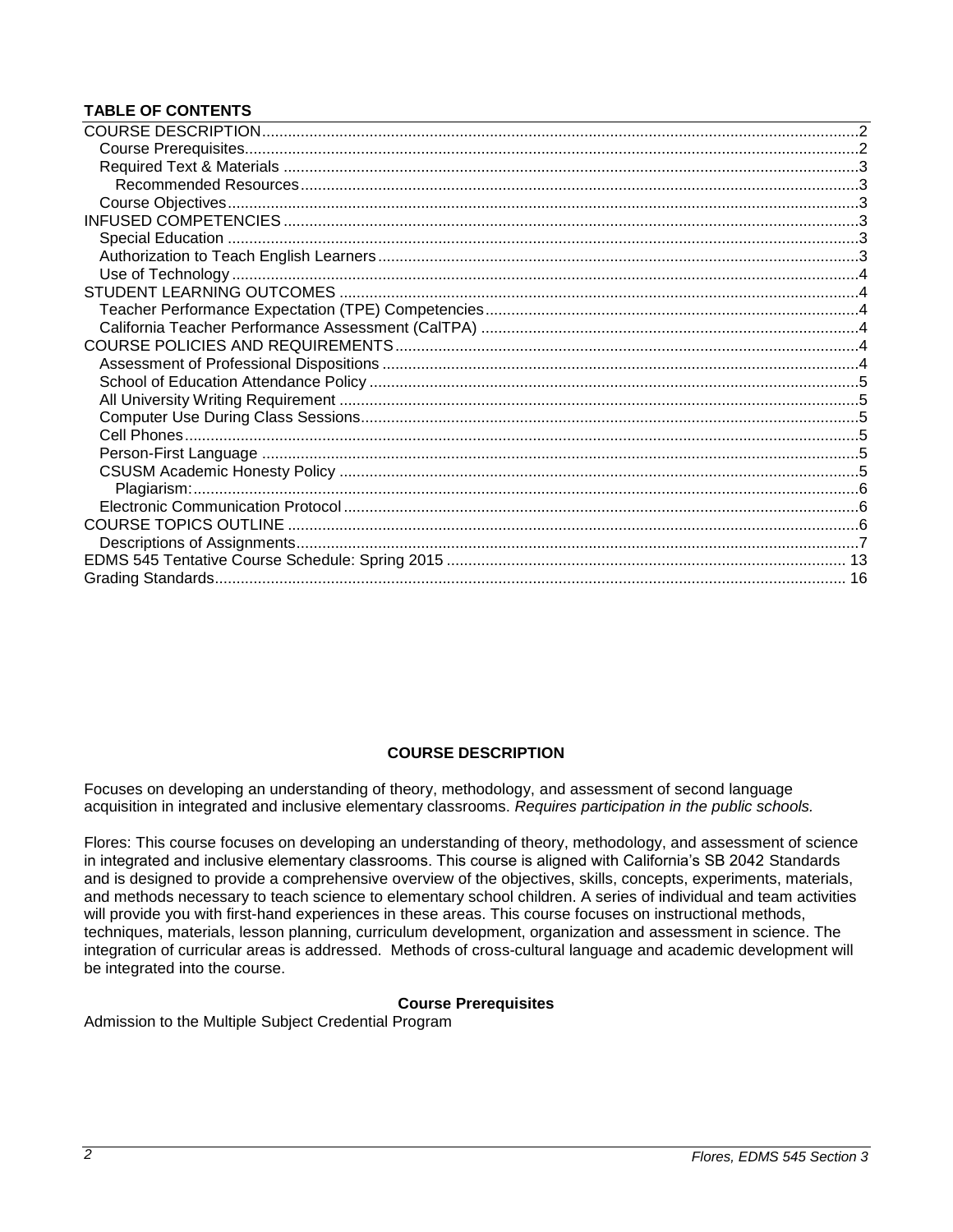# **Required Text & Materials**

- Friedl, A.E. & Koontz, T.Y. (2005). *Teaching Science to Children: An Inquiry Approach, 6th Ed.* NY: McGraw-Hill. ISBN: 0-07-256395-8
- *Next Generation Science Standards* (Achieve, 2013). Available from:<http://www.nextgenscience.org/>
- *Next Generation Science Standards for California Public Schools, K-12* <http://www.cde.ca.gov/pd/ca/sc/ngssstandards.asp>
- *Health Education Content Standards for California Public Schools K-12.* (2008).Sacramento: California Dept. of Education. Available from: <http://www.cde.ca.gov/be/st/ss/documents/healthstandmar08.pdf>

Other handouts and resources will be distributed in class and through the Moodle course site

#### <span id="page-2-0"></span>**Recommended Resources**

Great Explorations in Math & Science (G.E.M.S.) Lawrence Hall of Science.<http://www.lhs.berkeley.edu/GEMS/>

The Lawrence Hall of Science: <http://www.lawrencehallofscience.org/kidsite/>

# **Course Objectives**

- <span id="page-2-1"></span>By the end of this course, students should be able to:
- 1. Demonstrate proficiency with inquiry skills of observing, measuring, inferring, classifying, predicting, verifying predictions, hypothesizing, isolating variables, interpreting data, and experimenting.
- 2. Identify exemplary materials (technology and technology resources, curriculum, science programs, textbooks, equipment, ancillary materials) appropriate for K-8 school children.
- 3. Demonstrate knowledge and understanding of the California Science Framework, the California Science Content Standards, and the *Next Generation Science Standards*.
- 4. Demonstrate an understanding of the physical, Earth and life science concepts included in the K-8 California Science Content Standards and how to design lessons to teach the concepts.
- 5. Demonstrate an understanding of the Health Education Standards for California Public Schools and their connection/application to science content standards.
- 6. Plan, teach, and videotape a lesson focusing on a discrepant event in science.
- 7. Apply the Learning Cycle model of instruction as it relates to teaching science in a contemporary manner.
- 8. Identify simulation tools and demonstrate the use of technology to enhance elementary science teaching and learning.
- 9. Demonstrate confidence in leading and performing investigations designed to teach science concepts, science process skills, and scientific attitudes.
- 10. Use authentic methods of assessment to evaluate learning of science concepts and processes.
- 11. Practice strategies to include all students in science (linguistically and culturally diverse, students with disabilities and other students with special needs).
- <span id="page-2-2"></span>12. Use reflection as a tool to increase conceptual understanding of science concepts and the ability to improve teaching.

# **INFUSED COMPETENCIES**

#### **Special Education**

<span id="page-2-3"></span>Consistent with the intent to offer a seamless teaching credential in the College of Education, this course will demonstrate the collaborative infusion of special education competencies that reflect inclusive educational practices.

# **Authorization to Teach English Learners**

<span id="page-2-4"></span>This credential program has been specifically designed to prepare teachers for the diversity of languages often encountered in California public school classrooms. The authorization to teach English learners is met through the infusion of content and experiences within the credential program, as well as additional coursework. Candidates successfully completing this program receive a credential with authorization to teach English learners. *(Approved by CCTC in SB 2042 Program Standards, August 02)*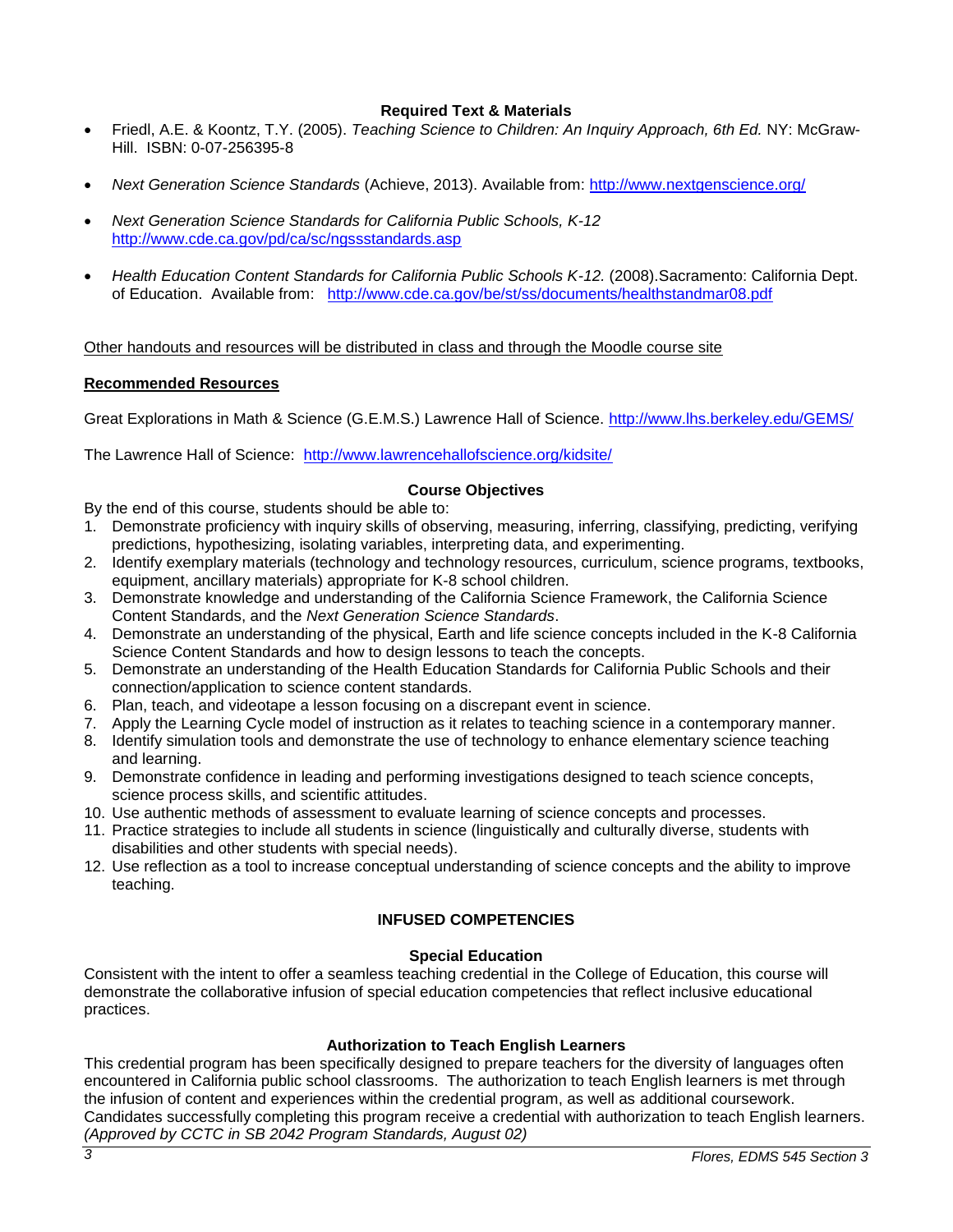# **Use of Technology**

<span id="page-3-0"></span>This course infuses technology competencies to prepare candidates to emphasize their use in both teaching practice and student learning. Students are expected to demonstrate competency in the use of various forms of technology (i.e. word processing, electronic mail, Moodle, use of the Internet, and/or multimedia presentations). Specific requirements for course assignments with regard to technology are at the discretion of the instructor. Most assignments will be submitted in hard copy to the instructor, and some specific assignments will also be submitted/posted electronically on Moodle. Keep a digital copy of all assignments for use in your teaching portfolio. You must use your campus e-mail account for this class. The best way to contact me is by e-mail.

# **STUDENT LEARNING OUTCOMES**

## **Teacher Performance Expectation (TPE) Competencies**

<span id="page-3-2"></span><span id="page-3-1"></span>The course objectives, assignments, and assessments have been aligned with the CTC standards for the Multiple Subject Credential. This course is designed to help teachers seeking a California teaching credential to develop the skills, knowledge, and attitudes necessary to assist schools and districts in implementing effective programs for all students. The successful candidate will be able to merge theory and practice in order to realize a comprehensive and extensive educational program for all students. You will required to formally address the following TPEs in this course:

## **TPE Primary Emphases in EDMS 545**:

- TPE 1a-Subject Specific Pedagogical Skills for MS Teaching Assignments (Science)
- TPE 5-Student Engagement

# **TPE Secondary Emphases in EDMS 545**:

- TPE 4-Making Content Accessible TPE 7-Teaching English Learners
- 
- TPE 9-Instructional Planning TPE 14-Educational Technology in Teaching and Learning

# **California Teacher Performance Assessment (CalTPA)**

<span id="page-3-3"></span>Beginning July 1, 2008 all California credential candidates must successfully complete a state-approved system of teacher performance assessment (TPA), to be embedded in the credential program of preparation. At CSUSM this assessment system is called the CalTPA or the TPA for short.

To assist your successful completion of the TPA, a series of informational seminars are offered over the course of the program. TPA related questions and logistical concerns are to be addressed during the seminars. Your attendance to TPA seminars will greatly contribute to your success on the assessment.

Additionally, SoE classes use common pedagogical language, lesson plans (lesson designs), and unit plans (unit designs) in order to support and ensure your success on the TPA and more importantly in your credential program.

The CalTPA Candidate Handbook, TPA seminar schedule, and other TPA support materials can be found on the SoE website: <http://www.csusm.edu/education/CalTPA/ProgramMaterialsTPA.html>

# **COURSE POLICIES AND REQUIREMENTS**

## **Assessment of Professional Dispositions**

<span id="page-3-5"></span><span id="page-3-4"></span>Assessing a candidate's dispositions within a professional preparation program is recognition that teaching and working with learners of all ages requires not only specific content knowledge and pedagogical skills, but positive attitudes about multiple dimensions of the profession. The School of Education has identified six dispositions – social justice and equity, collaboration, critical thinking, professional ethics, reflective teaching and learning, and life-long learning—and developed an assessment rubric. For each dispositional element, there are three levels of performance - *unacceptable*, *initial target*, and *advanced target*. The description and rubric for the three levels of performance offer measurable behaviors and examples.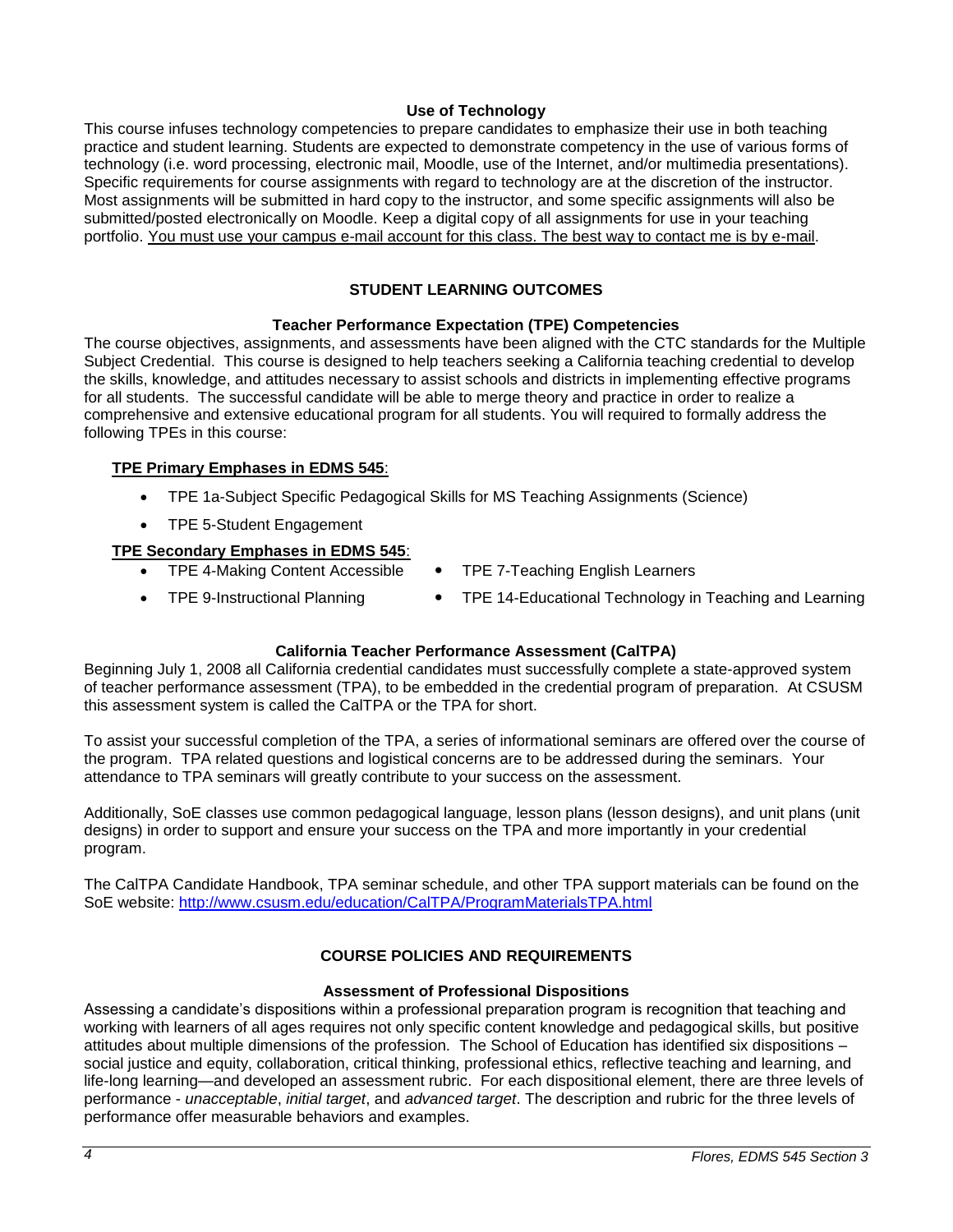The assessment is designed to provide candidates with ongoing feedback for their growth in professional dispositions and includes a self-assessment by the candidate. The dispositions and rubric are presented, explained and assessed in one or more designated courses in each program as well as in clinical practice. Based upon assessment feedback candidates will compose a reflection that becomes part of the candidate's Teaching Performance Expectation portfolio. Candidates are expected to meet the level of *initial target* during the program.

# **School of Education Attendance Policy**

<span id="page-4-0"></span>Due to the dynamic and interactive nature of courses in the School of Education, all candidates are expected to attend all classes and participate actively. At a minimum, candidates must attend more than 80% of class time, or s/he may not receive a passing grade for the course at the discretion of the instructor. Individual instructors may adopt more stringent attendance requirements. Should the candidate have extenuating circumstances, s/he should contact the instructor as soon as possible. *(Adopted by the COE Governance Community, December, 1997).*

For this class, **if you are absent 1 class session, your highest possible grade is a "B". If you are absent 2 class sessions, your highest possible grade is a "C+". Late arrivals and early departures** will lower your course grade. For every two times that you are late and/or leave early, your course grade will be lowered by one letter grade. If you have an emergency, or very extenuating circumstances, please see the instructor to make arrangements accordingly. Absences do not change assignment due dates. If you find that you cannot attend class due to an emergency or very extenuating circumstances, please email any due assignments by the start of the class session it is due. NOTE: With few exceptions, late assignments will not be accepted.

## **All University Writing Requirement**

<span id="page-4-1"></span>In keeping with the All-University Writing Requirement, all courses must have a writing component of at least 2,500 words (approximately 10 pages), which will be administered in a variety of ways in this course including lesson plans, assessment assignments, course text reading responses and concept maps, reflections on authentic teaching experiences with elementary children, and forum discussions.

## **Computer Use During Class Sessions**

<span id="page-4-2"></span>You are welcome to use a laptop computer in class (in fact, it is highly encouraged to bring your laptop to class for various activities and for researching) when working on class assignments, for example. However, you will need to save checking email or other personal computer use for time outside of class. Most students find it disruptive when they are focusing on class activities or listening to presentations and can hear keyboarding in the classroom. Please be considerate of your instructor and peers in this regard. It is greatly appreciated by all!

#### **Cell Phones**

<span id="page-4-3"></span>Please turn off your cell phone before the start of each class. In addition, there will be no texting during class. It is unprofessional for teachers to use their cell phone during meetings with peers or during professional development activities (our class is considered professional development!). Your consideration will be appreciated by peers.

#### **Person-First Language**

<span id="page-4-4"></span>Use "person-first" language in all written and oral assignments and discussions (e.g., "student with autism" rather than "autistic student"). Disabilities are not persons and they do not define persons, so do not replace personnouns with disability-nouns. Further, emphasize the person, not the disability, by putting the person-noun first.

#### **Students with Disabilities Requiring Reasonable Accommodations**

Candidates with disabilities who require reasonable accommodations must be approved for services by providing appropriate and recent documentation to the Office of Disable Student Services (DSS). This office is located in Craven Hall 4300, and can be contacted by phone at (760) 750-4905, or TTY (760) 750-4909. Candidates authorized by DSS to receive reasonable accommodations should meet with their instructor during office hours or, in order to ensure confidentiality, in a more private setting.

# **CSUSM Academic Honesty Policy**

<span id="page-4-5"></span>"Students will be expected to adhere to standards of academic honesty and integrity, as outlined in the Student Academic Honesty Policy. All written work and oral presentation assignments must be original work. All ideas/materials that are borrowed from other sources must have appropriate references to the original sources. Any quoted material should give credit to the source and be punctuated with quotation marks.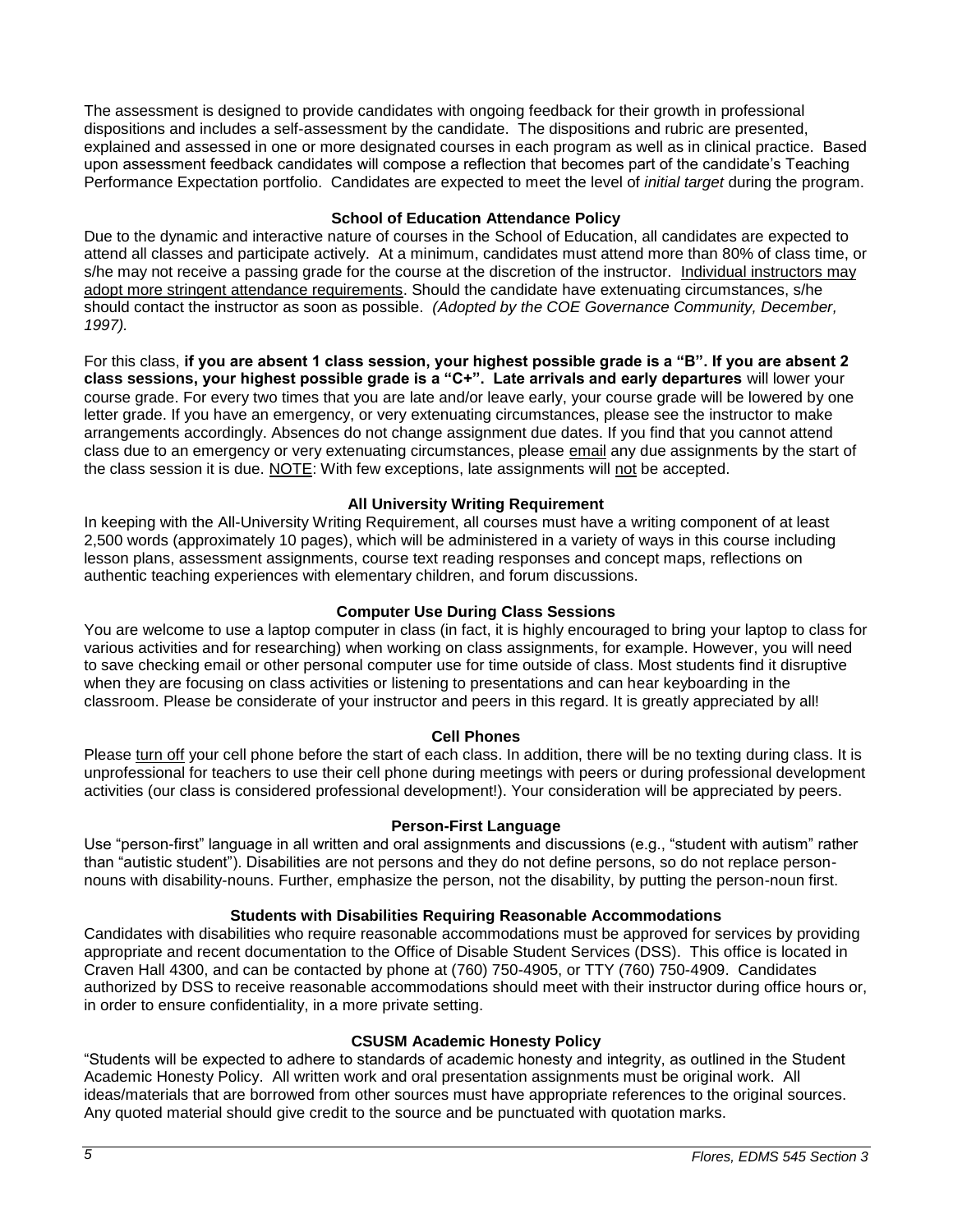Students are responsible for honest completion of their work including examinations. There will be no tolerance for infractions. If you believe there has been an infraction by someone in the class, please bring it to the instructor's attention. The instructor reserves the right to discipline any student for academic dishonesty in accordance with the general rules and regulations of the university. Disciplinary action may include the lowering of grades and/or the assignment of a failing grade for an exam, assignment, or the class as a whole."

Incidents of Academic Dishonesty will be reported to the Dean of Students. Sanctions at the University level may include suspension or expulsion from the University.

# <span id="page-5-0"></span>**Plagiarism:**

As an educator, it is expected that each candidate will do his/her own work, and contribute equally to group projects and processes. Plagiarism or cheating is unacceptable under any circumstances. If you are in doubt about whether your work is paraphrased or plagiarized see the Plagiarism Prevention for Students website [http://library.csusm.edu/plagiarism/index.html.](http://library.csusm.edu/plagiarism/index.html) If there are questions about academic honesty, please consult the University catalog.

## **Electronic Communication Protocol**

<span id="page-5-1"></span>Electronic correspondence is a part of your professional interactions. If you need to contact the instructor, e-mail is often the easiest way to do so. It is my intention to respond to all received e-mails in a timely manner. Please be reminded that e-mail and on-line discussions are a very specific form of communication, with their own nuances and etiquette. For instance, electronic messages sent in all upper case (or lower case) letters, major typos, or slang, often communicate more than the sender originally intended. With that said, please be mindful of all e-mail and on-line discussion messages you send to your colleagues, to faculty members in the School of Education, or to persons within the greater educational community. All electronic messages should be crafted with professionalism and care.

Things to consider:

- Would I say in person what this electronic message specifically says?
- How could this message be misconstrued?
- Does this message represent my highest self?
- Am I sending this electronic message to avoid a face-to-face conversation?

In addition, if there is ever a concern with an electronic message sent to you, please talk with the author in person in order to correct any confusion.

# **COURSE TOPICS OUTLINE**

- <span id="page-5-2"></span>The Nature of Science
- Discrepant Events in Science Teaching
- The Learning Cycle Model of Teaching
- Learning Cycle Science Lesson Demonstrations
- Writing Objectives for Student Learning
- Developing Essential Questions for Teaching Science
- Writing Science Concept Definitions
- The *Next Generation Science Standards*
- *California's K-12 Next Generation Science Standards*
- Inclusive Strategies in Science: Teaching Science to English Learners
- Inclusion and Teaching Science to Students with Special Needs
- Differentiating Instruction and Assessment in Science
- Authentic Assessments in Science
- Infusing Writing Activities in Science Lessons
- Science Curriculum Kits and State Approved Texts
- Science Process Skills and Scientific Attitudes
- Current Issues in Science Education
- Infusing Technology Tools into Science Planning and Teaching
- Science Projects, Student Research, Science Fairs
- Safety in the Science Class
- Concept Mapping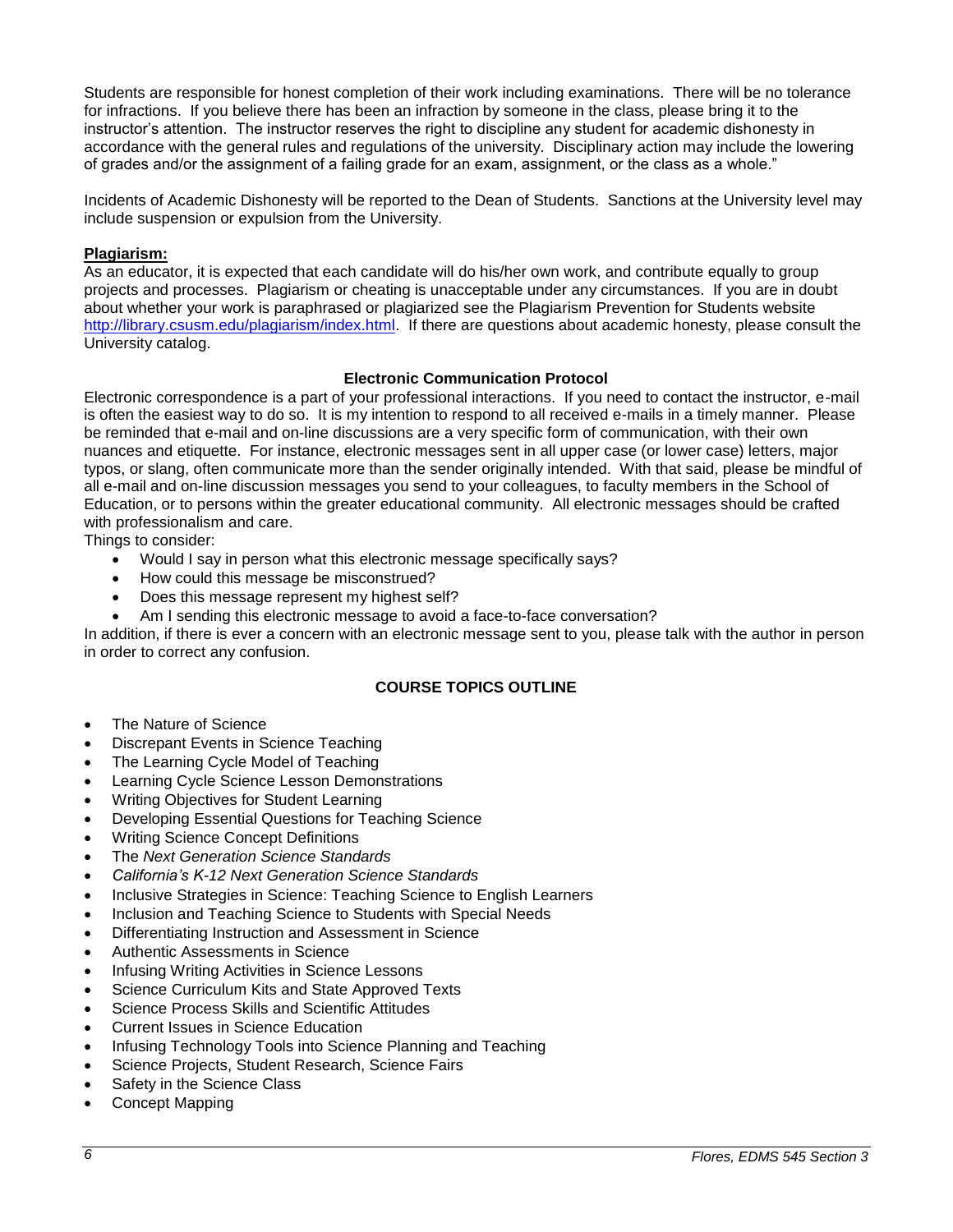# **REQUIRED COURSE ASSIGNMENTS TIED TO STUDENT LEARNING OUTCOMES**

The following assignments contribute to the final, overall course grade. A weighted percentage (percentage scale) is given for each assignment. Each written assignment is expected to have a clear organizational presentation and be free of grammar, punctuation and spelling errors. There will be a reduction in points for the above mentioned errors. Late assignments are not accepted. Prepare carefully for class, and be ready to discuss readings and assignments thoughtfully. Note Grading Standards and the Description of Exemplary Students on pages 15-16 of this syllabus.

| 1. | Active Participation and Collaboration (all or nothing credit given)                |     |  |
|----|-------------------------------------------------------------------------------------|-----|--|
| 2. | Book Club: Reading Responses and Concept Maps (Individual)                          | 15% |  |
| 3. | Next Generation Science and Health Standards Tasks and Presentation – (Indiv & Grp) |     |  |
| 4. | Discrepant Event Lesson Plan, Presentation, Videotape – (In pairs)                  |     |  |
| 5. | Discrepant Event Reflection Journal – (Individual)                                  |     |  |
| 6. | Invention Convention Assignment (In pairs)                                          |     |  |
| 7. | Differentiated Instruction and Assessments in Science Assignment - (Individual)     |     |  |
| 8. | Discrepant Events Teaching Sessions - (Individual)                                  | 10% |  |

**NOTE***:* Each student is responsible for ensuring that assignments are submitted correctly and on time. Most assignments will be submitted in hard copy at the start of class (per course schedule), and some specific assignments will also be submitted electronically to Moodle as class resources. Keep a digital copy of all assignments for your credential program electronic portfolio.

## **Descriptions of Assignments**

#### <span id="page-6-0"></span>**1. Active Participation and Collaboration - 5% (**all or nothing credit)

Teacher education is a professional preparation program and students will be expected to adhere to standards of dependability, professionalism, and academic honesty (refer to rubric attached to this syllabus). Grading will include a component of "professional demeanor." Students will conduct themselves in ways that are generally expected of those who are entering the education profession, including the following:

- On-time arrival to all class sessions and attendance for the entire class period
- Advance preparation of readings and timely submission of assignments
- A **POSITIVE** attitude at **ALL** times
- Active participation in all class discussions and activities
- Respectful interactions and courteous language with the instructor and other students in all settings
- Carefully considered, culturally aware approaches to solution-finding

**Class Discussions and Participation:** Students will engage in active learning each class session, and will be expected to actively participate. You may lose points for lack of participation based on the following criteria:

- Do you participate in class discussions productively, sharing your knowledge and understandings?
- Do you interact productively with your peers, taking on a variety of roles (leader, follower, etc.)?
- Do you contribute appropriately to group work—do you "do your share"?
- Are you able to accept others' opinions?
- Are you supportive of others' ideas?
- Do you support your peers during their presentations?
- Can you monitor and adjust your participation to allow for others' ideas as well as your own to be heard?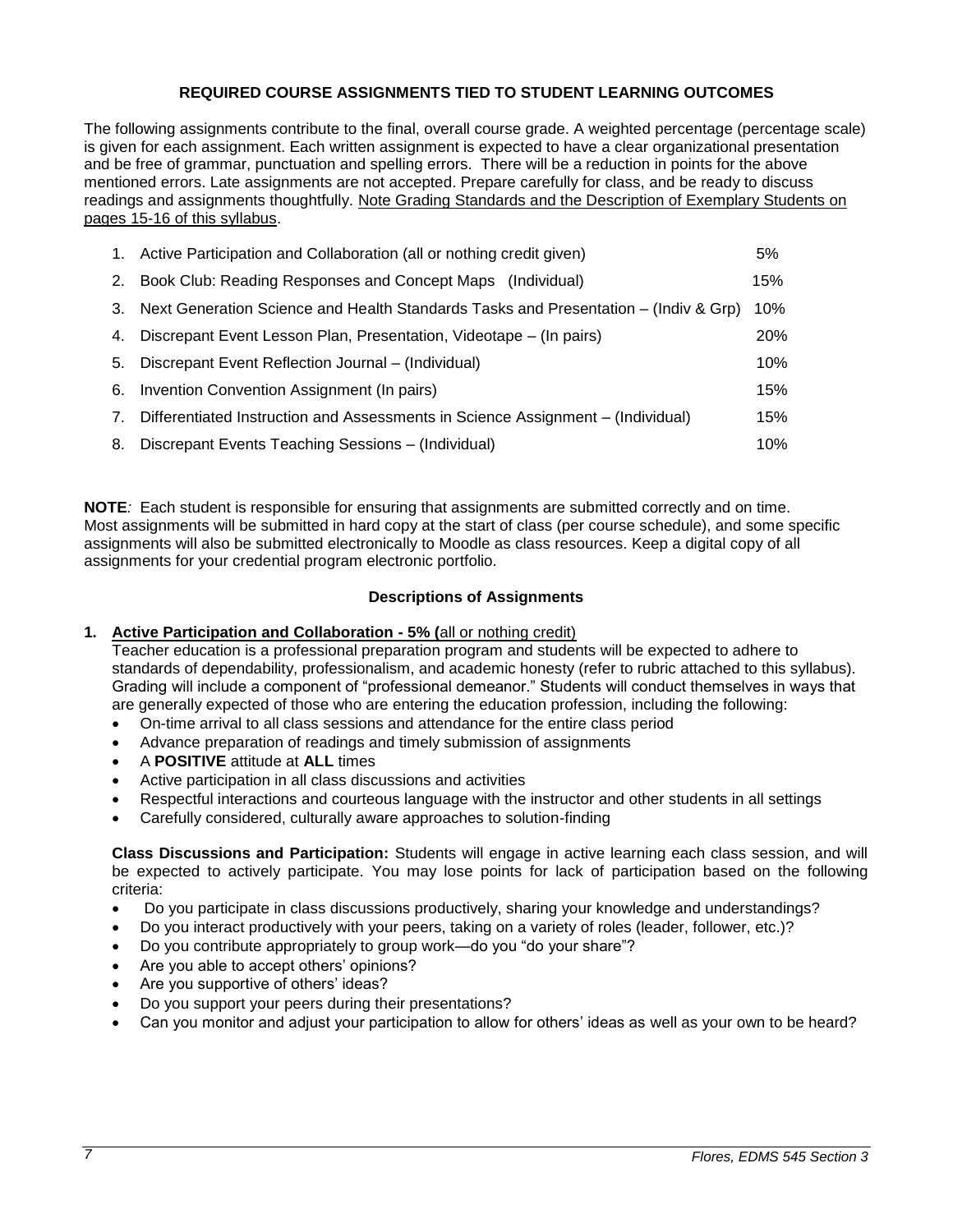# **2. Book Club: Reading Responses and Concept Maps - 15%** (Individual)

You will be pre-assigned to a Book Club group in the first class session. Each week your pre-assigned group will decide which group member will read which of 3 text chapters: Each group member will:

i. Choose one chapter each week from the assigned readings and provide evidence of having read and understood the major content of the chosen chapter. You may choose to demonstrate your knowledge of **ALL** of the Big Ideas contained in the readings by preparing a graphic organizer, a concept map, a bulleted list, drawings or another method of your choice. The complete list of choices is located in a Moodle course folder. Please ensure that **ALL** of the main ideas are included in your reading response, regardless of your choice of format. **Of the six total Reading Responses, THREE concept maps are required (your choice of which 3 chapters).**

**Note:** Do not include chapter science activities in your reading responses and concept maps. These application activities bring the concepts to life and are intended to promote your understanding of science concepts.

- ii. Engage in classroom activities that are designed for you to demonstrate your understanding of the text and other readings. You and your group members will each teach each other your chapter concepts during the Book Club sessions at the beginning of each class session. Please ensure that you are well prepared to teach your peers—they'll be depending on you! Please provide each of your group members with a hard copy of your chapter reading format.
- **3. Next Generation Science Standards (NGSS) and Health Education Standards Activity - 10%** Purpose of the assignment: To provide an indepth introduction to the NGSS as a framework and foundation for you to begin to create science curriculum in other course assignments.
- **Task I A: Grade level Next Generation Science Standards Response: (Individual) – 25 pts.** Using the NGSS for your chosen grade level, pick ONE Performance Expectation (PE) from EACH standard. For each PE, come up with a brief description of an activity that children in that grade can do. You should end up with a standard, a PE, and a 3-4 sentence description of an activity. See examples on page 9 for what your sections should look like. Depending on the grade level, you might have fewer or more sections.

**NOTE: These must be hands-on science activities, not Internet research or writing activities!!!**

#### **Task I B: Grade level Health Education Content Standards Response (Individual) – 5 pts.**

The Health Education Content Standards for California Public Schools are categorized into 8 Health Content Standards: Essential Health Concepts; Analyzing Health Influences; Assessing Valid Health Info; Interpersonal Communication; Decision Making; Goal Setting; Practicing Health Enhancing Behaviors; and Health Promotion. These 8 content standards are included in 6 Health Content Areas: Nutrition and Physical Activity; Growth, Development & Sexual Health; Injury Prevention and Safety; Alcohol, Tobacco, and Other Drugs; Mental, Emotional, and Social Health; and Personal and Community Health.

For the same grade level assigned to you for Task I A, you will select one Health Content Standard under one of the Health Content Areas and write an activity that students in that grade level can do.

You should end up with one section for Health Education, which includes one Health Content area, one Health Content Standard, and a 3-4 sentence description of an activity that reflects both.

## **Hard Copy due date: Class session 2. Upload your Task I A AND Task I B (as ONE document) to Moodle session 2.**

The complete write up for Tasks I A and I B should be no more than two pages. See page 9.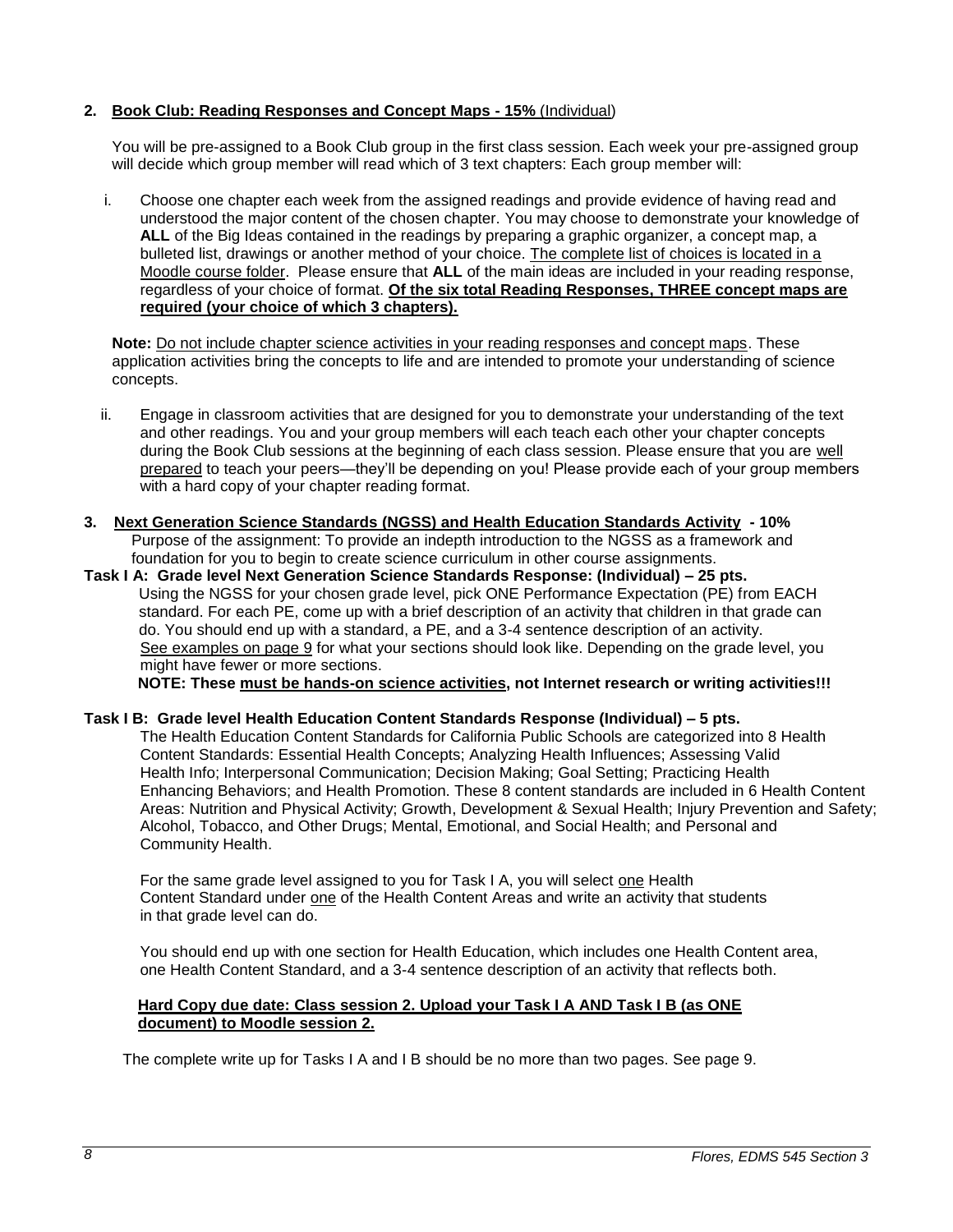#### **Task II: Team lesson sketch (10 pts.), preparation, and presentation (10 pts.) – (in class with your team)** – **20 pts. total**

 Get together with your team. Look at the activities that were collectively written up for Task I A. Choose one activity. Then…

- As a team, word process a lesson sketch/description for the activity (with a lesson title, NGSS standard and Performance Expectation, learning objectives, an assessment plan, and a detailed description of the activity). Make sure you write out the standard and PE on which your lesson plan is based. Add the group lesson sketch to the group PPT below.
- As a team, come up with a brief overview of the NGSS Standards for your grade. Don't try to give us every single line of the standards. Summarize in such a way (use bullet points) that we see generally what students are supposed to learn in your grade level--the Big ideas. On a PPT, list the bulleted competencies indicated in the NGSS for your grade. Upload your group PPT to Moodle session 2.
- Each team member should also add to the group PPT his/her Health Content Standard/Health Content Area idea (i.e., Task I B)
- In about 12 minutes, present your lesson plan sketch and science standards overview to the class. Be prepared to explain why your lesson activity represents really good science for kids.

 Your grade for this assignment will be based on the content and quality of your presentation, and on the level of collaboration with your team.

Hard Copy of Lesson Sketch due date: Class session 2: Upload the group lesson sketch done for Task II and the group PPT to Moodle session 2.

## **Note: One group member, place the group lesson sketch in your course folder with all team members' names on the lesson sketch.**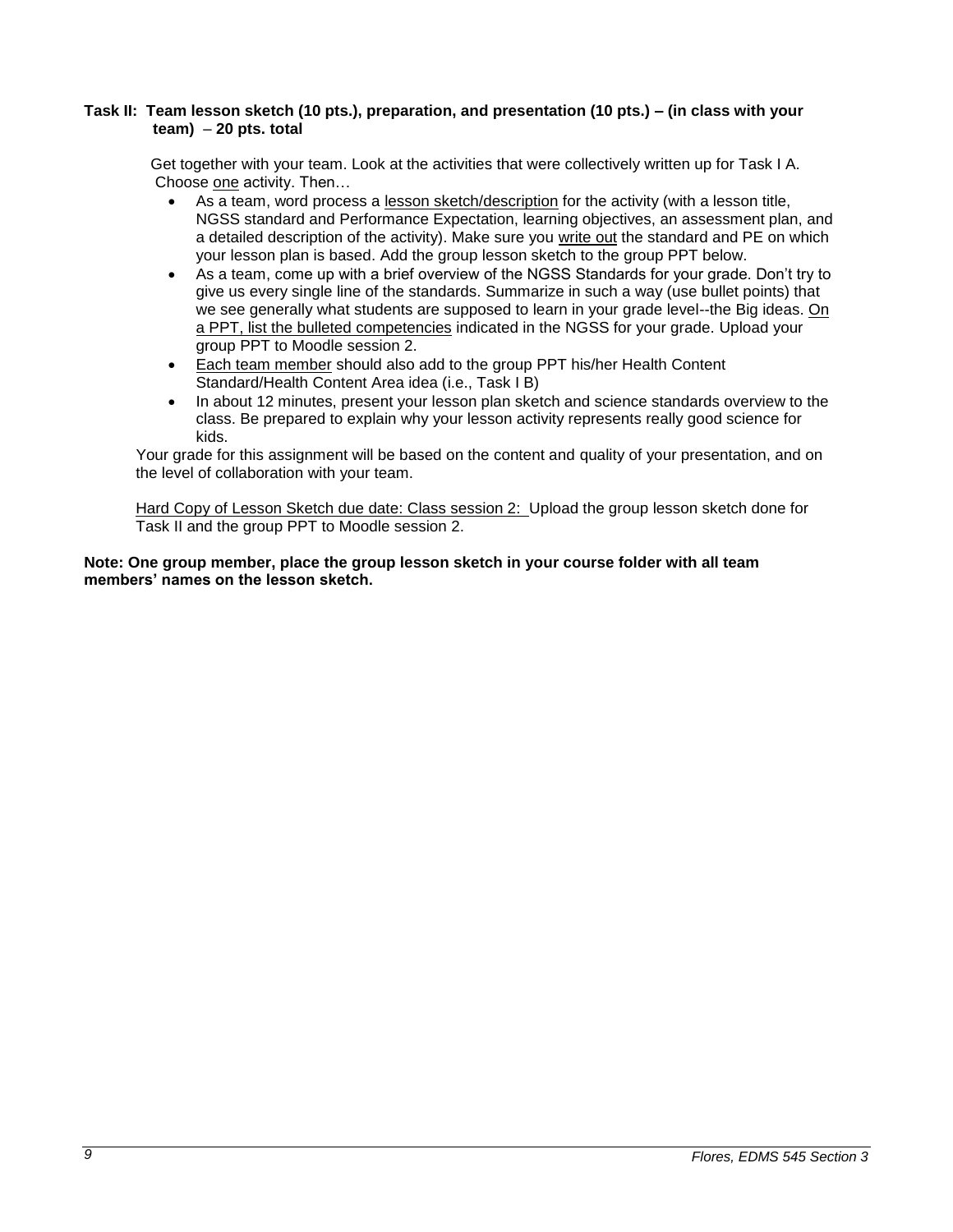# **Sample Response to Assignment Tasks I A and I B**.

# **Grade Four: Next Generation Science Standards**

Standard 4-PS3: Physical Science - Energy

Performance Expectation 4-PS3-4: Apply scientific ideas to design, test, and refine a device that converts energy from one form to another.

Activity:

Using one flashlight bulb, one insulated copper wire, and one D-battery, students will determine how to create a complete electrical circuit in order to light the bulb. Students will then use 3 insulated copper wires, one flashlight battery, a battery holder, one D-cell battery, and a brass brad inserted into a 3x5 note card to create a switch that turns the light bulb on and off.

Standard 4-PS4: Physical Science – Waves and Their Applications in Technologies for Information Transfer Performance Expectation 4-PS4-2: Develop a model to describe that light reflecting from objects and entering the eyes allows objects to be seen.

Activity

Using a prism and a flashlight, each student will separate the component colors of white light light through refraction by shining the flashlight through the prism onto a white surface (e.g., a white wall, a whiteboard) in the classroom. Using color paddles and a flashlight, student triads will explore how to produce white light.

Standard 4-LS1: From Molecules to Organisms: Structures and Processes Performance Expectation 4-LS1-1: Construct an argument that plants and animals have internal and external structures that function to support survival, growth, behavior, and reproduction. Activity

Using a fresh, white carnation flower placed overnight in a vase containing food coloring and water, students will use a scalpel to dissect the stem to reveal that the colored water was transported through the xylem to the flower through capillary action occurring from the roots to stem to flower.

# Standard 4-ESS1: Earth's Place in the Universe

Performance Expectation 4-ESS1-1: Identify evidence from patterns in rock formations and fossils in rock layer to support an explanation for changes in a landscape over time.

Activity: How Do Geologists Study the Earth's Interior? The teacher will prepare 3 different colors of cake batter and layer the 3 colored batters (vary layers in each cupcake) in foil baking muffin cups. Drop in small pieces of seashells and dried plant leaves into one specific layer (vary each cupcake). Top each cupcake with frosting (after baking) to model soil. Each student will use a transparent plastic straw, a toothpick, and a piece of paper folded into 4 sections. One section is a prediction of what the inside of the cupcake might be. The remaining 3 sections are drawings of core samples using the straw cut to appropriate lengths.

Standard 4-ESS2: Earth's Systems

Performance Expectation 4-ESS2-2: Analyze and interpret data from maps to describe patterns of Earth's features. Activity: Using a foam mountain kit, students will construct a mountain and identify the base, peak, and elevation. Using each piece, students will first construct a topographic map and identify contour lines, the contour interval, and slope steepness. Students will then construct a mountain profile using the data generated from the topographic map.

#### Standard 4-ESS3: Earth and Human Activity

Performance Expectation 4-ESS3-2: Generate and compare multiple solutions to reduce the impacts of natural Earth processes on humans.

Activity: Using 30 toothpicks and 30 mini-marshmallows, each student will construct an earthquake resistant structure using cubes and triangles that will be tested in a rectangular pie pan with solidified Jello**®**. Students may cut toothpicks in half to build their structure. The teacher will shake each pie pan using horizontal motions (gentle pressure, mid-pressure, violent pressure) to simulate horizontal movement of an earthquake.

Health Content Area: Nutrition and Physical Activity

Health Content Standard 1.8.N - Identify ways to increase and monitor physical activity*.* Activity

In pairs, students will take turns in a jump rope activity. Starting with 5 jumps and increasing the jumps by 5, they will observe and record the maximum number of jumps that their partner can comfortably complete.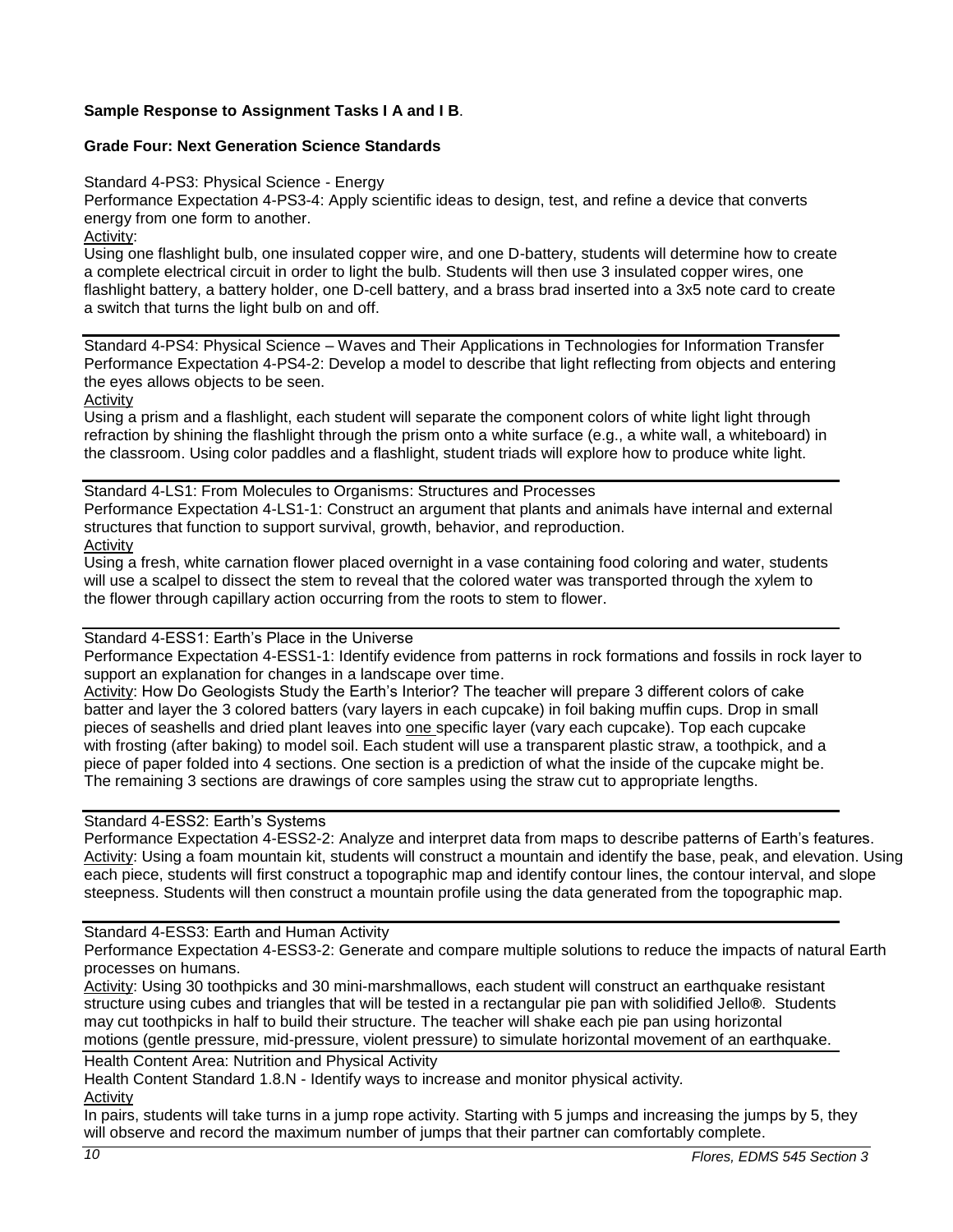# **4. Discrepant Event Lesson Elements and Description – 20%**

An attention getting, thought-provoking approach to initiate inquiry in science is through the use of **Discrepant Events (DE)**. Discrepant Events are phenomena that seem to run contrary to what we normally expect. The outcomes or results are very different from what we might think would happen or should be happening. A discrepant event puzzles the observer and leaves him/her at a loss to explain what has taken place, causing him or her to wonder why the event occurs as it did. Situations that are contrary to what a person expects cause him or her to wonder what is taking place, resulting in cognitive disequilibrium. Like a hard-boiled egg that can squeeze inside a narrow neck bottle, or observing water flowing upwards, these occurrences tend to move students from a state of cognitive equilibrium to a state of cognitive dissonance or disequilibrium.

In this assignment, you and a partner will plan, implement, and videotape a discrepant event to first practice with and videotape a student or small group of students of your choice and then present the activity to your cohort peers. **The complete and detailed guidelines for this assignment are located in the course Moodle.** 

*On the day of your DE presentation, please begin the lesson by turning in 1 hard copy of your completed Discrepant Event Graphic Organizer/ Matrix and data sheets (if applicable) to me. NOTE: Please provide in stapled form—unstapled lessons will not be accepted.* 

# **Note: The Discrepant Event Lesson Template/Organizer and Presentation/Lesson Rubric are located on the Moodle course.**

## **You must also include at the end of and attached to your DE template/organizer:**

- **a. Science Content Background:** 1 page (1.5 line spacing) summary of the **science content background** that **teachers** need to know to effectively teach the lesson (goes beyond lesson content knowledge a teacher needs to know).
- **b. References:** Title, author, publisher, year of all resources consulted for lesson plan concepts, ideas, and activities.

#### **5. Discrepant Event Reflection (Individual) -10%**

- After you have done your discrepant event with a student or students AND videotaped the event, look at your notes and think about how it went. You may realize that your event needs to be modified before you do it with our class.
- Write a description of what happened, with special attention to what the child/children said and did. Analyze the child's/children's response: what portions of the event, and to what extent, did the child/children understand what was happening? Why or why not?
- **Be very specific and clear about what the child(ren) did, said, and how he/she/they responded to the DE activity. The reflection should be thorough, thoughtfully written, and detailed to receive full credit.**
- **Note: Do not turn in a DE Reflection if you did not videotape the DE teaching event. The video substantiates that you did, in fact, teach your team DE to a student or students. Please consider that this assignment is 10% of your course grade.**
- **Due no later than session 7 of the course—no exception!**

# **6**. **Invention Convention – 15%**

Invention is a creative outgrowth of process science. Fostering the development of important science skills is an ongoing challenge. Students should be given opportunities to solve problems, think, creatively, experiment, and work with data throughout the school year. The Invention Convention is an event that gives students an opportunity to demonstrate these skills independently as they invent a new product or process. The Invention Convention can be a classroom, school, or district-wide science event. This science event is designed to encourage students to apply basic science skills in a creative and productive manner. Participants are encouraged to identify a need or to solve a problem by following the same steps and procedures that an inventor would follow in patenting an invention. Once a need or a problem has been identified, students are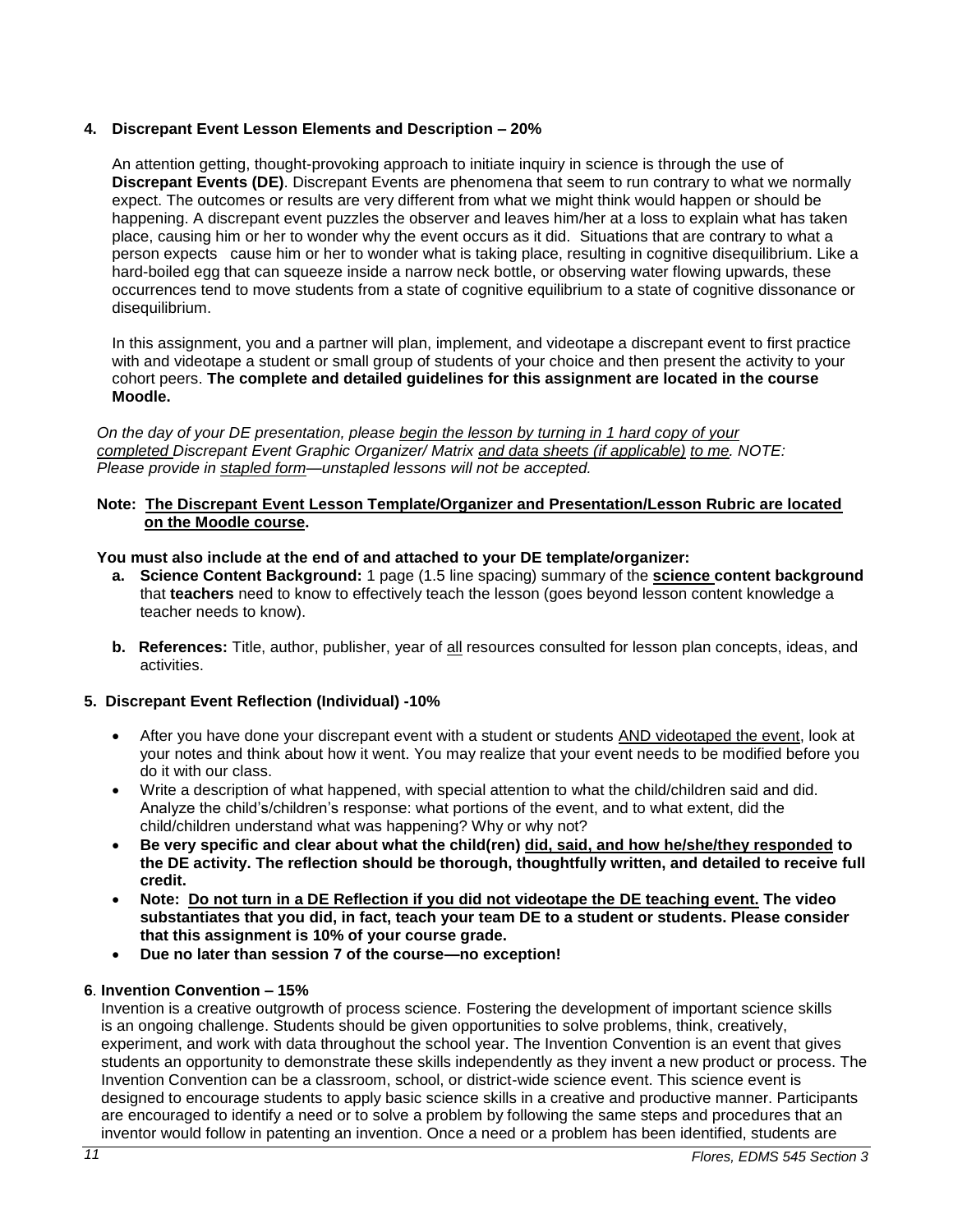directed to use problem-solving and creative-thinking skills to invent a product or process that would fill the need or overcome the problem. Communication and research skills are also greatly enhanced throughout the invention procedure.

 In this assignment, you and a group of peers will collaboratively engage in the invention process to learn how to guide your own students' inventive skills. **Please access the complete assignment guidelines on the Moodle course site**.

#### **7. Differentiated Instruction and Assessments in Science Assignment - 15%**

The call for alternative assessments of science achievement grows out of the current constructivist reform in science curriculum as well as the findings in cognitive research of how students learn. Important to remember

 in lesson planning is that instruction should be driven by assessment. That is, once learning objectives have been established by the teacher in regards to what students should be able to do or be able to demonstrate understanding of by the end of a lesson, how that understanding will be assessed determines what activities occur in the lesson. Therefore, assessment is an essential component of the learning process and should be central to your lesson planning.

## **The complete assignment guidelines and rubric are available on our Moodle course site.**

#### **8. Discrepant Events Teaching Sessions - 10%**

 You will be provided with opportunities to teach discrepant to elementary students toward the end of the course. More details will be given in class.

# **RESOURCES THAT CAN HELP IN YOUR LEARNING OF SCIENCE CONTENT AND METHODS JOURNALS:**

Science Science Scope **Physics Teacher** Physics Teacher

Science and Children The Science Teacher **Internal Science Teacher** Journal of Chemical Education Science Education School Science and Math Innovations in Science & Technology Education Science News American Biology Teacher Journal of Research in Science Teaching School Science and Mathematics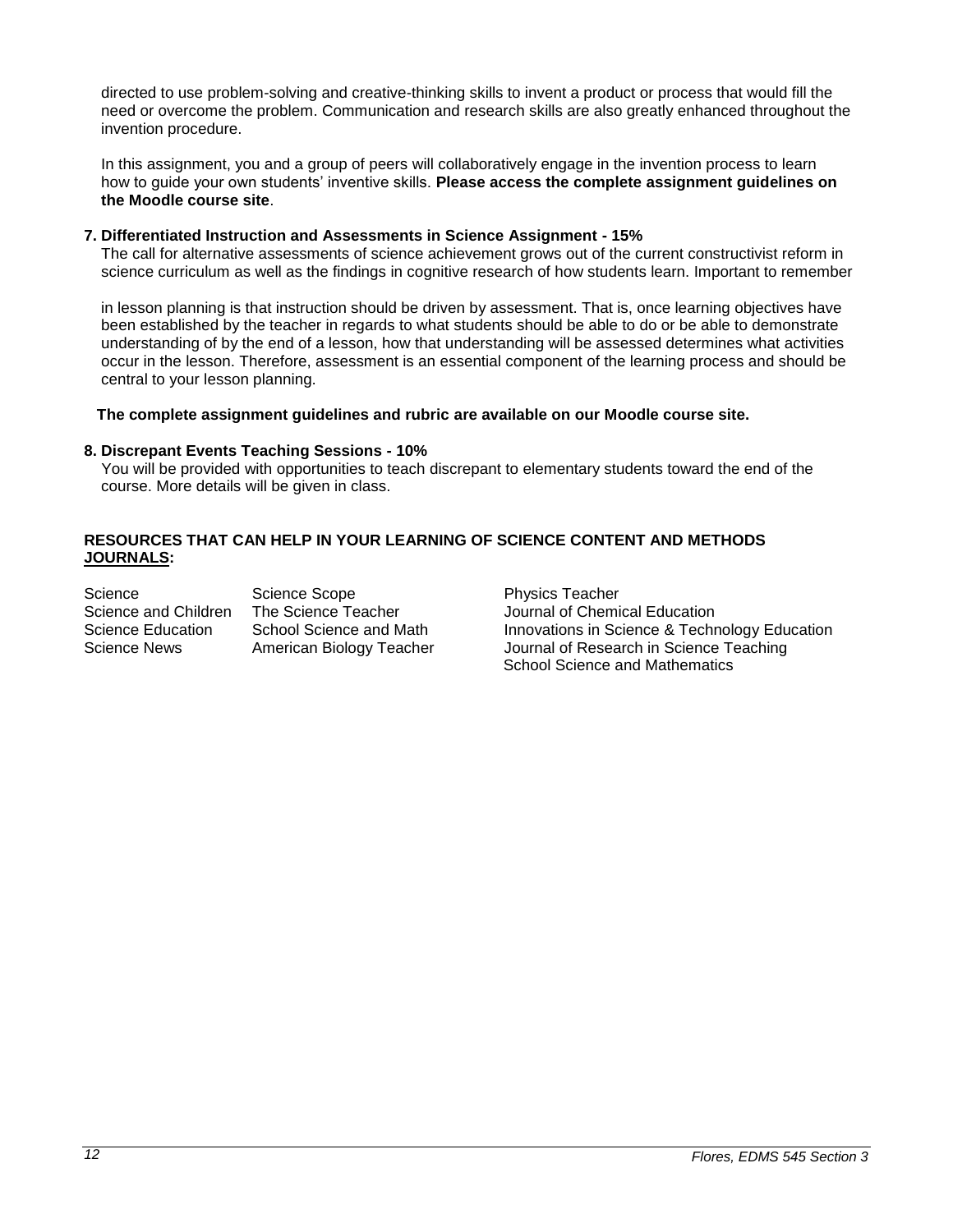# **EDMS 545 TENTATIVE COURSE SCHEDULE: SPRING 2015**

(Friday)

<span id="page-12-0"></span>

| <b>Date</b>               | <b>Course Topics &amp; Activities</b>                                                                                                        | <b>Readings &amp; Work Due</b>                                                                                                                                      |
|---------------------------|----------------------------------------------------------------------------------------------------------------------------------------------|---------------------------------------------------------------------------------------------------------------------------------------------------------------------|
| Session<br>1              | <b>Course Overview/Syllabus Review</b>                                                                                                       | Bring course syllabus to class                                                                                                                                      |
| 1/23/15                   | $\sim$ The Nature of Science<br><b>Next Generation Science Standards (NGSS)</b><br>~ NGSS Standards Tasks IA, IB, II<br>explained            | <b>Bring course text to class</b><br>- Read Chapters 1 and 2, 3 of Teaching<br>Science to<br>Children as a framework and foundation for<br>course concepts & skills |
|                           | <b>Groups Sign-ups:</b><br>~ NGSS Standards<br>$\sim$ Book Club<br>~ Invention Convention                                                    |                                                                                                                                                                     |
|                           | ~ Discrepant Events in Science groups<br>sign-ups<br>~ A Private Universe (tentative)                                                        | - Access Discrepant Events Assignment<br><b>Guidelines on Moodle</b>                                                                                                |
| Session<br>$\overline{2}$ | <b>Book Club Session</b>                                                                                                                     | <b>Bring Next Generation Science Standards book</b><br>to all classes.                                                                                              |
| 1/30/15                   | <b>Sequencing Instruction to Support Learning</b><br><b>Outcomes:</b> What teaching strategies ensure<br>participation of ALL students?      | - Read Chapter 4, 5, or 6 of Teaching Science<br>to Children                                                                                                        |
|                           | ~ Lesson Planning in Science Inquiry:<br>1. Discrepant Events: Why teach science                                                             | Due: Book Club Reading Response (4, 5, 6)                                                                                                                           |
|                           | this<br>way?<br>2. The Learning Cycle: Using the 5-E model                                                                                   | Due: NGSS Tasks IA & IB (Individual). Post<br>to<br>Moodle AND hard copy in course<br>folder                                                                        |
|                           | <b>Writing Essential Questions</b><br>Writing Learning Objectives to support<br>assessment in science                                        | <b>DUE: NGSS Task II presentations due</b><br>(team):                                                                                                               |
|                           | $\sim$ Instructor-led learning cycle lesson<br>- Intro to Concept Mapping and science                                                        | Post group Lesson Sketch and group PPT to<br>Moodle - (one group member posts for team<br>AND one person places group lesson sketch                                 |
|                           | content:<br>The Big ideas in Science Teaching &<br>Learning                                                                                  | in his/her folder with team members' names)                                                                                                                         |
| Session<br>3              | <b>Book Club Session</b>                                                                                                                     | - Read Chapter 7, 8, or 9 of Teaching Science<br>to Children                                                                                                        |
| 2/06/15                   | <b>FOCUS on Assessment:</b><br>What are the best indicators to assess that<br>students have learned and understood the<br>intended outcomes? | Due: Book Club Reading Response (7.8.9)<br>Concept Map: Ch. 7, 8, or 9                                                                                              |
|                           | <b>Teaching Science to English Learners:</b><br>http://www.csun.edu/science/ref/language/teach<br>ing-ell.html                               |                                                                                                                                                                     |
|                           | <b>Differentiated Instruction and Assessment</b><br><b>Assignment - Introduction</b>                                                         | <b>Access and review Authentic Assessments</b><br>for Science document in Moodle course to<br>start planning for the assessment<br>assignment.                      |
| 13                        |                                                                                                                                              | Flores, EDMS 545 Section 3                                                                                                                                          |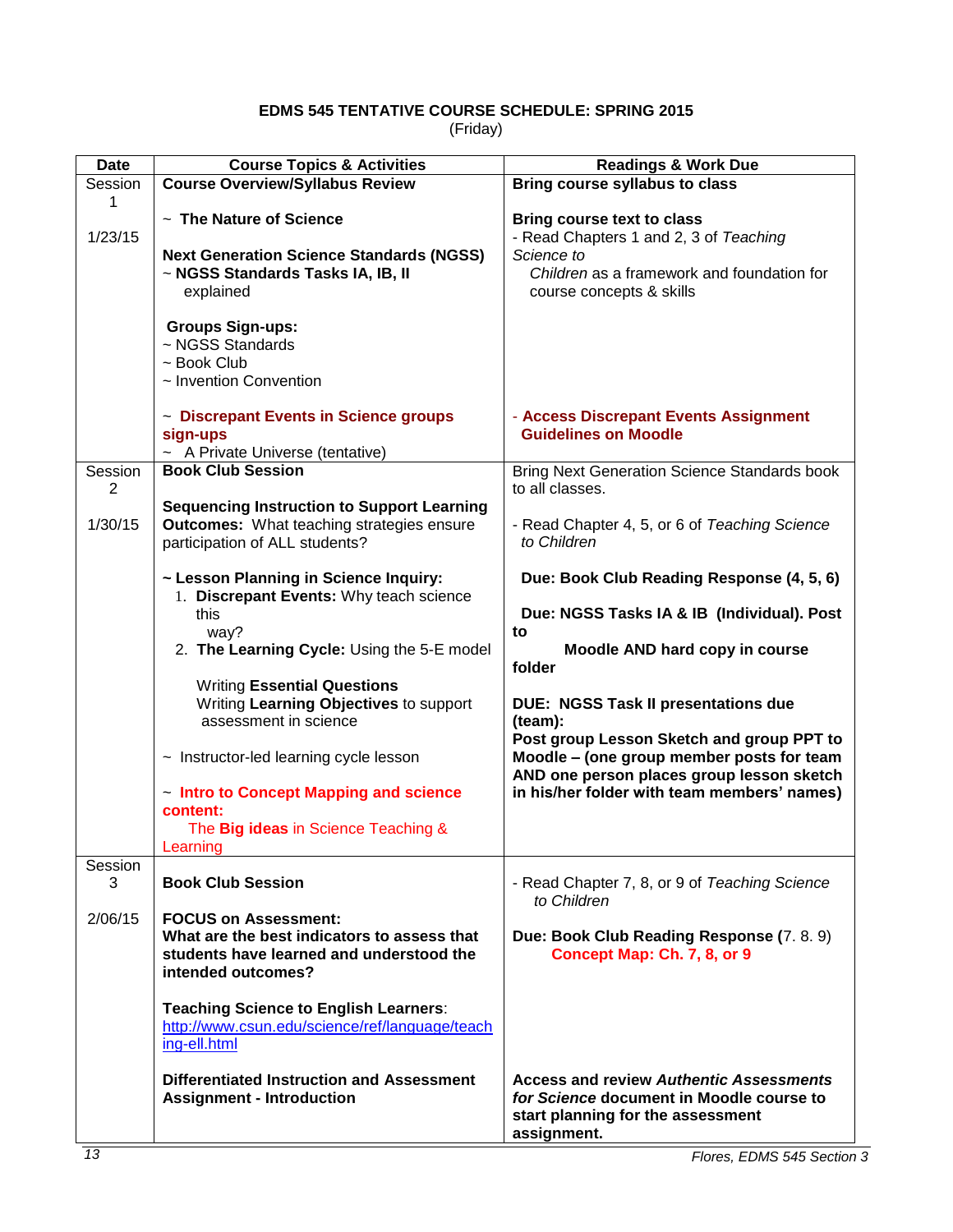|         | Making Science Content Accessible to Students<br>with Special Needs                           | <b>View Disability Video</b>                                                          |  |  |
|---------|-----------------------------------------------------------------------------------------------|---------------------------------------------------------------------------------------|--|--|
|         |                                                                                               | http://www.washington.edu/doit/Video/winequ.ht<br>ml                                  |  |  |
|         | ~ Instructor-led inquiry lesson:                                                              |                                                                                       |  |  |
|         | <b>Inquiry Processes in Science</b><br>Science process skills & scientific attitudes          |                                                                                       |  |  |
|         | Safety guidelines for the science classroom                                                   |                                                                                       |  |  |
|         | <b>Intro to Invention Convention Assignment</b>                                               |                                                                                       |  |  |
|         | <b>Discrepant Events Lesson Plan--in class</b><br>work                                        | <b>DUE:</b> Invention Convention Brainstorm List:<br>Upload to Moodle Assignment Link |  |  |
| Session | <b>Book Club Session</b>                                                                      | - Read Chapter 10, 11, or 12 of Teaching                                              |  |  |
| 4       | <b>Technology In Science Teaching and</b>                                                     | Science<br>to Children                                                                |  |  |
| 2/13/15 | Learning:<br>Science Web resources & tools to                                                 | Due: Book Club Reading Response (10, 11,                                              |  |  |
|         | enhance                                                                                       | 12)                                                                                   |  |  |
|         | science teaching and learning                                                                 | <b>Concept Map: Ch. 10, 11, or 12</b>                                                 |  |  |
|         | http://astroventure.arc.nasa.gov/                                                             | <b>Install Google Earth on your computer!</b>                                         |  |  |
|         | http://www.chem4kids.com/files/atom_intro.html                                                | ***Discrepant Events Presentations:<br>Teams 1, 2, & 3. Post DE Lesson                |  |  |
|         | http://www.sciencechannel.com/games-and-                                                      | <b>Template to</b>                                                                    |  |  |
|         | interactives/charles-darwin-game.htm                                                          | Moodle-one posting per team.                                                          |  |  |
|         | http://wonderopolis.org/                                                                      |                                                                                       |  |  |
|         | http://wayback.archive-                                                                       | <b>Upload DE video to Bonsall computer.</b><br><b>Upload DE Reflection to Moodle</b>  |  |  |
|         | it.org/3635/20140211215243/http://www.thinkqu<br>est.org/pls/html/f?p=52300:30:27985340835527 |                                                                                       |  |  |
|         | 39::::P30_CATEGORY_ID:CPJ_SCIENCE_TE                                                          |                                                                                       |  |  |
|         | <b>CHNOLOGY</b>                                                                               |                                                                                       |  |  |
|         | http://www.lhsgems.org/gemsguides.html                                                        |                                                                                       |  |  |
|         | <b>Invention Convention progress update &amp;</b><br>work                                     |                                                                                       |  |  |
|         | Work on Differentiated Instruction and<br><b>Assessment Assignment in class</b>               |                                                                                       |  |  |
| Session | <b>Book Club Session</b>                                                                      | - Read Chapter 13, 14, or 15 of Teaching                                              |  |  |
| 5       | Integrating writing into science activities                                                   | Science<br>to Children                                                                |  |  |
| 2/20/15 |                                                                                               |                                                                                       |  |  |
|         | Instructor-led science inquiry lesson                                                         | Due: Book Club Reading Response (14, 15,<br>16)                                       |  |  |
|         | Informal Science Institutions (ISIs):<br>http://caise.insci.org/                              | <b>Concept Map: Ch. 13, 14, or 15</b>                                                 |  |  |
|         | http://www.crystalcovestatepark.com/                                                          | *** Discrepant Events Presentations:                                                  |  |  |
|         | http://www.westerncentermuseum.org/                                                           | Teams 4, 5, & 6. Post DE Lesson<br><b>Template to</b>                                 |  |  |
|         | <b>Examining learning cycle science lesson</b><br>plans                                       | Moodle-one posting per team.                                                          |  |  |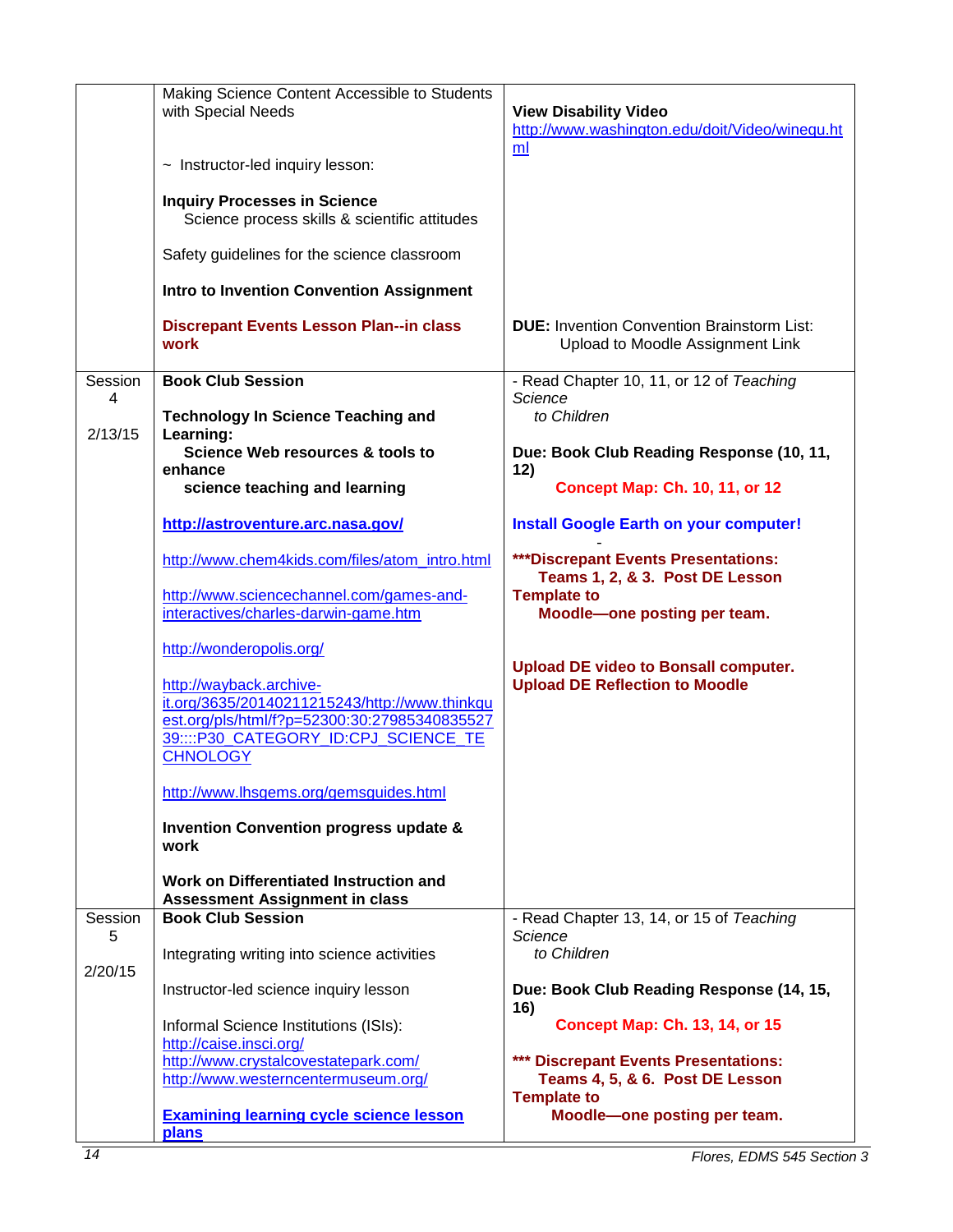|                         | <b>Invention Convention progress update &amp;</b><br>work                                                                                                                                                                                                                                                                                                                                                                                    | <b>Upload DE video to Bonsall computer.</b><br><b>Upload DE Reflection to Moodle</b>                                                                                                                                                                       |  |
|-------------------------|----------------------------------------------------------------------------------------------------------------------------------------------------------------------------------------------------------------------------------------------------------------------------------------------------------------------------------------------------------------------------------------------------------------------------------------------|------------------------------------------------------------------------------------------------------------------------------------------------------------------------------------------------------------------------------------------------------------|--|
| Session<br>6<br>2/27/15 | <b>Book Club Session</b><br>Instructor-led science inquiry lesson<br>Work on Differentiated Instruction and<br><b>Assessments in Science Assignment</b><br><b>Begin finalizing Invention Convention</b><br>assignment components: Final report,<br>model/prototype/blueprint/mockup, and<br>commercial                                                                                                                                       | - Read Chapter 16, 17 or 18 of Teaching<br>Science<br>to Children<br>Due: Book Club Reading Response (17, 18,<br>19)<br><b>Concept Map: Ch. 16, 17, or 18</b><br>*** Discrepant Events Presentations:<br>Teams 7, 8, & 9. Post DE Lesson                   |  |
|                         | Prepare for DE teaching sessions with<br>students on 3/03/15                                                                                                                                                                                                                                                                                                                                                                                 | <b>Template to</b><br>Moodle-one posting per team.<br>Final report,<br>model/prototype/blueprint/mockup, and<br>commercial. Refer to assignment guidelines<br>for specific details.<br><b>Upload DE video to Bonsall computer.</b>                         |  |
| Session                 | <b>Book Club Session</b>                                                                                                                                                                                                                                                                                                                                                                                                                     | <b>Upload DE Reflection to Moodle</b><br>Due: Book Club Reading Response (19, 20,                                                                                                                                                                          |  |
| 7<br>3/06/15<br>Session | <b>Discrepant Events Teaching Sessions with</b><br><b>Students (Time TBD)</b><br>Work to finalize Discrepant Events science<br>notebooks to turn in at end of session 7.<br>Science Exploratoriums:<br>http://www.exploratorium.edu/<br>http://www.nonprofitcommons.org/content/npc-<br>52413-featured-presentation-exploratoriums-<br>virtual-museum-and-immersive-science<br><b>Virtual tour</b><br><b>Final Invention Convention Oral</b> | 21)<br><b>Concept Map: Ch. 19, 20, or 21</b><br>*** Discrepant Events Presentations:<br>Teams 10, 11, & 12. Post DE Lesson<br><b>Template to Moodle-one posting per</b><br>team.<br><b>DUE: DE Notebooks</b><br><b>Due: Differentiated Instruction and</b> |  |
| 8<br>3/13/15            | <b>Presentations</b><br><b>Final Course Reflections</b><br>Course Wrap-Up                                                                                                                                                                                                                                                                                                                                                                    | <b>Assessments in Science Assignment</b><br>Please ensure that your team:<br>1. Final Invention Convention Final Report,<br>2. Invention Model Sketch, and 3. Marketing<br>tool are posted to the appropriate link in<br><b>Moodle Session 8.</b>          |  |

**NOTE: While this syllabus is carefully planned, it may be modified or adjusted at any time in response to the learning needs of the class.**